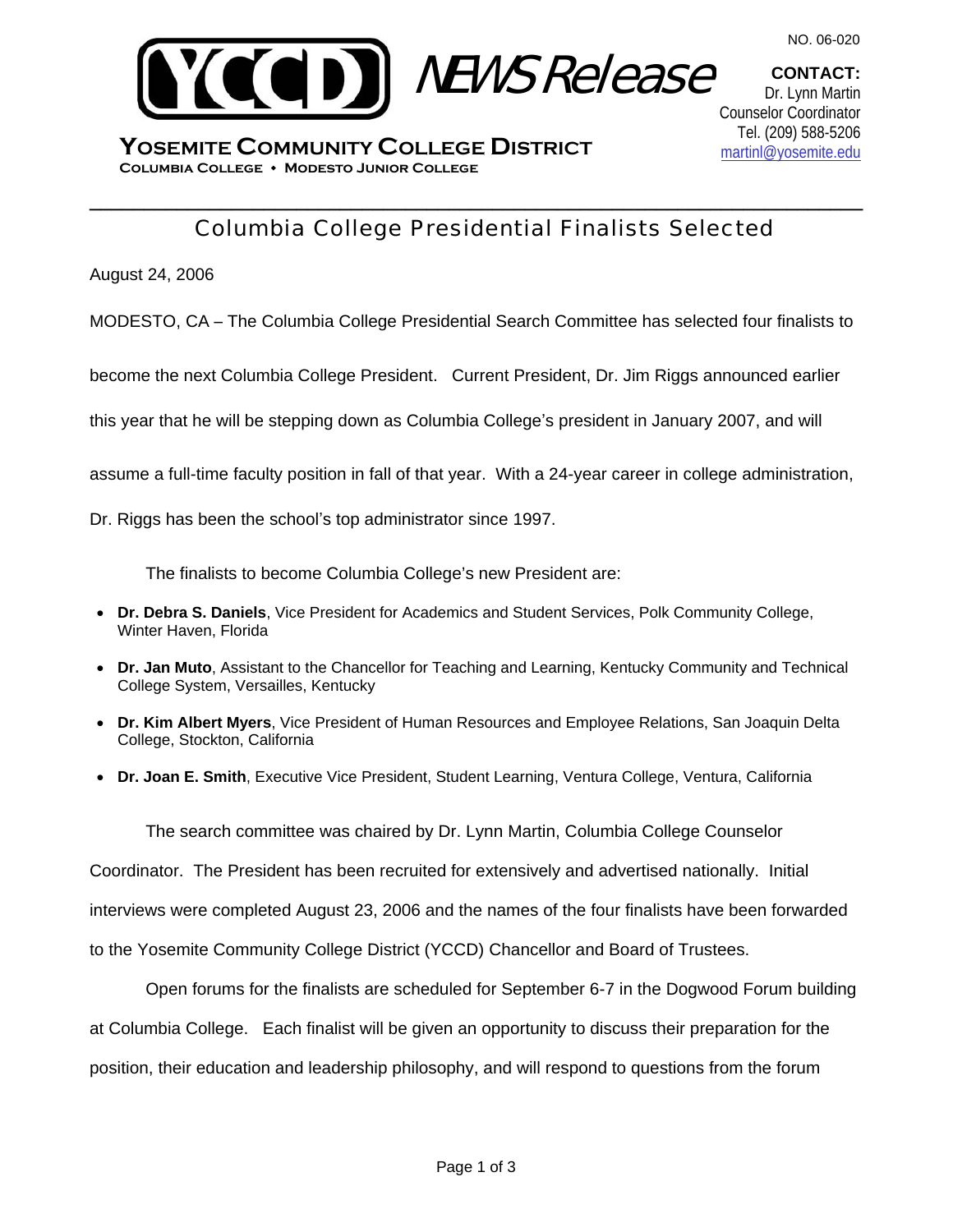attendees. Attendees will be given the opportunity to complete a comment card that will be given to

the Yosemite Community College District Board of Trustees. The forums will be open to the public.

The schedule for the candidate forums are as follows:

**Forum Schedule:** *(All Forums will be held at Columbia College, 11600 Columbia College Dr., Sonora in the Dogwood Forum Building. Schedule is subject to change.)*

| <b>Finalist</b>      | Wednesday<br>September 6 | <b>Thursday</b><br>September 7 |
|----------------------|--------------------------|--------------------------------|
| Dr. Debra S. Daniels |                          | $3:00 - 4:00$ pm               |
| Dr. Jan Muto         | $4:30 - 5:30$ pm         |                                |
| Dr. Kim Albert Myers |                          | $4:30 - 5:30$ pm               |
| Dr. Joan E. Smith    | $3:00 - 4:00$ pm         |                                |

### **Finalist Profiles:**

#### Dr. Debra S. Daniels

Education:

- Ed.D. in Education Community College Leadership and Assessment, University of Illinois
- Master of Vocational and Technical Education, University of Illinois
- M.S. in Educational Psychology, Cal State Hayward, Hayward, California (1977)
- B.S. in Allied Health Education, Ferris State University
- Associate in Applied Science, Delta College

### Professional Experience:

- Vice President for Academics and Student Services, Polk Community College, Winter Haven, Florida (2003 – present)
- Vice President for Instruction, Kellogg Community College (2001-2003)
- Vice President for Academic and Student Services, Parkland College (2000-2001)
- Associate Campus Director for Instruction, New Mexico State University, Alamogordo, New Mexico (1998-2000)
- Interim Campus Director, New Mexico State University, Alamogordo, New Mexico (1999-2000)
- Director, Dental Assistant Program, Illinois Central College (1981-1997)

### Dr. Jan Muto

Education:

- Ph.D. in Organizational Communication, University of Utah (1991)
- M.A. in Organizational Communication & Video Production, University of Delaware (1983)
- B.A. in Communication, University of Delaware (1978)

Professional Experience:

- Assistant to the Chancellor for Teaching and Learning, Kentucky Community and Technical College System, Versailles, Kentucky (2004–present)
- Chief Academic Officer, Madisonville Community College, Kentucky Community and Technical College System (1999-2004)
- Associate Dean/Assistant Dean of Instruction, Northwest College (1996-1999)
- Assistant Professor, Department of Organizational Communication, Learning and Design, Ithaca College, Ithaca, New York (1988-1994)